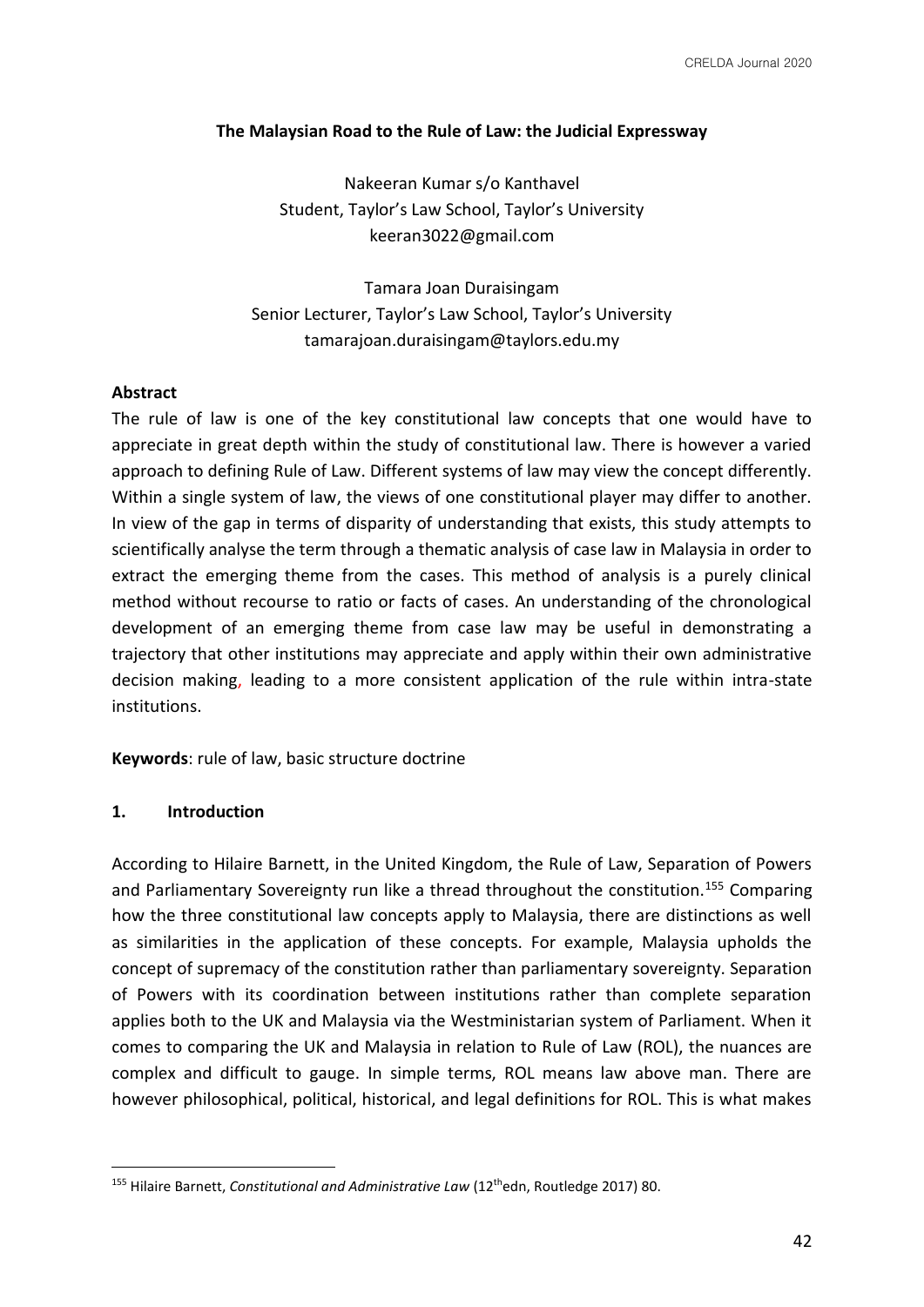understanding the doctrine somewhat elusive.<sup>156</sup> This paper confines its discussion of ROL within the legal perspective. The most taught and utilised position in the UK and Malaysia today would be Dicey's rule of law which covers three postulates, namely: 1. No man can be judged unless there is a clear breach of the law, 2. equality before the law, and 3. our rights are safeguarded by common law. 157

The UK has moved ahead with Bingham's understanding of the rule in eight simple terms namely: accessibility of the law, application of law and not discretion, equality before the law, adequate protection of human rights, resolution of disputes without delay, the exercise of power in good faith, independence of the judiciary and compliance with international law obligations.<sup>158</sup>

In arriving at judicial decisions that encapsulate ROL, eminent Malaysian judges are not confined to the UK position. The fluidity in judicial approach provides for the reception of Indian cases as well. In discerning the reasons behind this reference, one must note the similarities and differences between the three legal systems. All three systems uphold constitutional law concepts such as separation of powers and rule of law in a similar manner. Nevertheless, it is important to note that there is a stark distinction between the UK legal system from that of India and Malaysia. Whilst the *grundnorm* of both Asian States would be Supremacy of the Constitution, The UK's apex norm is Parliamentary Sovereignty. This stark distinction has roots from the nature of the UK legal system which has an unwritten constitution and relies heavily on constitutional statutes and case law in establishing the trajectory of constitutional development. India on the other hand like Malaysia has a comprehensive written constitution that is somewhat in its youth and is heavily dependent on the judiciary for its development via judicial interpretation techniques.

International law and domestic law do not necessarily converge when it comes to the interpretation of ROL. Apart from this, intra and inter-institutional disparity exists in the interpretation of ROL. The question arises as to what rule of law actually means for Malaysia. This study attempts to systematically inquire into the meaning of ROL as it applies in Malaysia. The literature of legal commentators is juxtaposed with the views of the judges in determining the essence of ROL in Malaysia. Although legal commentators have attempted to ascertain the meaning of ROL through judicial decisions and political opinion, a scientific inquiry based on a thematic analysis has yet to be concluded. The approach of thematic analysis is premised on the notion that a clinical inquiry would efficiently

<sup>&</sup>lt;sup>156</sup> Hilaire Barnett, *Constitutional and Administrative Law* (12<sup>th</sup>edn, Routledge 2017) 52.

<sup>157</sup> Albert Vann Dicey, *Introduction to the Study of the Law of the Constitution.* (Reprint, Liberty Classics 1982) 120-121.

<sup>158</sup> Lord Bingham, *The Rule of Law* (Penguin 2011).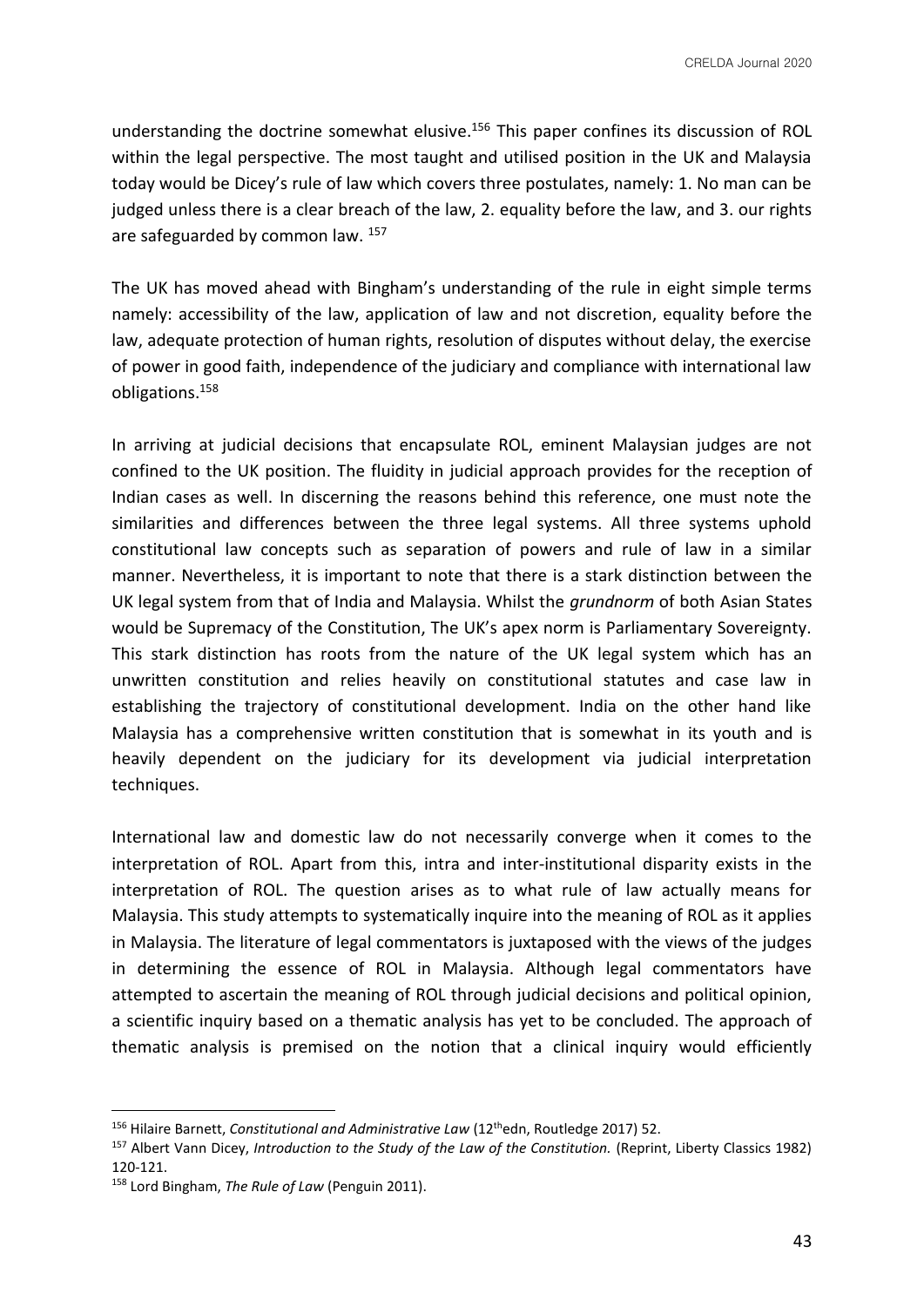determine the definition and proposed application of abstract concepts such as ROL specifically in Malaysia.

#### **2. Literature Review - Academic and Judicial literature**

Extant literature exists in relation to ROL within domestic and international law perspectives. Within the domestic perspective, Masum is of the view that ROL is necessary for purposes of sustained economic development and though elusive is also needed in order to respect human dignity.<sup>159</sup> Its adherence and reinforcement, however, are dependent upon the level of state intervention to the economy.<sup>160</sup> There is as such a jostling of sorts between ROL and authoritarianism.<sup>161</sup> In achieving certain ends, ROL may be suspended.<sup>162</sup> The authoritarian rule does not see judges as partners in the rule of law project. Balasubramaniam gives the example of Tun Mahathir as an authoritarian leader, who first came to power in 1981 with a reputation as an ethnocrat and Malay populist.<sup>163</sup> In spite of which, the term has been used generously in Tun's inaugural speech to his '*rakyat*' on 10 May 2018. <sup>164</sup> A gap surfaces whereby the understanding of politicians as to what ROL entails may differ from the view of legal luminaries.

Glover refers to two definitions of ROL, i.e. the formal definition and the material definition. The formal definition refers to inferior law conforming to superior law. The material definition, on the other hand, takes into account the content of the law and implies that the law should not only conform to the superior law but it should also conform to human rights.<sup>165</sup> Issues of compliance of human rights exist principally due to sharia law application and legal pluralism. At this juncture, it is interesting to note that Prof Shad Faruqi does not provide a bespoke chapter on ROL in his most recent book on the Malaysian Constitution perhaps due to the infancy of the culture of ROL in Malaysia. He acknowledges that in some types of cases, judicial decisions are either ignored or not enforced.<sup>166</sup> Pertinent constitutional law concepts like ROL have not taken root in the Malaysian legal system.<sup>167</sup> There is however some acknowledgement of the imperfect ROL in his earlier textbook. In effect, ROL provides for controls of arbitrary power, political and socio-economic rights,

<sup>159</sup> Ahmad Masum, 'The Rule of Law under the Malaysian Constitution' [2009] 6 MLJ c, ci-cii.

<sup>160</sup> Andrew Harding, *Law, Government and the Constitution in Malaysia* (Malayan Law Journal 1996) 274.

<sup>161</sup> Khong Mei-Yan, 'The Rule of Law in Malaysia' (academia.au 2020) <https://www.academia.edu/10349791/The\_Rule\_of\_Law\_in\_Malaysia> accessed 26 March 2020 . <sup>162</sup> *Ibid*, 5.

<sup>163</sup> Ratna Rueban Balasubramaniam, 'Hobbism and the Problem of Authoritarian Rule in Malaysia' 2012 Hague Journal on the Rule of Law 4 211, 227.

<sup>164</sup> 'Breaking News! - Tun Dr. Mahathir Press Conference'(Berita Viral, 9 May 2018) <https://www.youtube.com/watch?v=ONfNj-5dbz8> accessed 26 March 2020.

<sup>&</sup>lt;sup>165</sup> Constance Chevallier-Govers, 'The Rule of Law and Legal Pluralism in Malaysia' 2010 Religion, Law and Governance in South East Asia (Supp Ed) 90, 92.

<sup>166</sup> Shad Saleem Faruqi, *Our Constitution* (Sweet & Maxwell 2019) 247.

<sup>167</sup> *Ibid*, 304.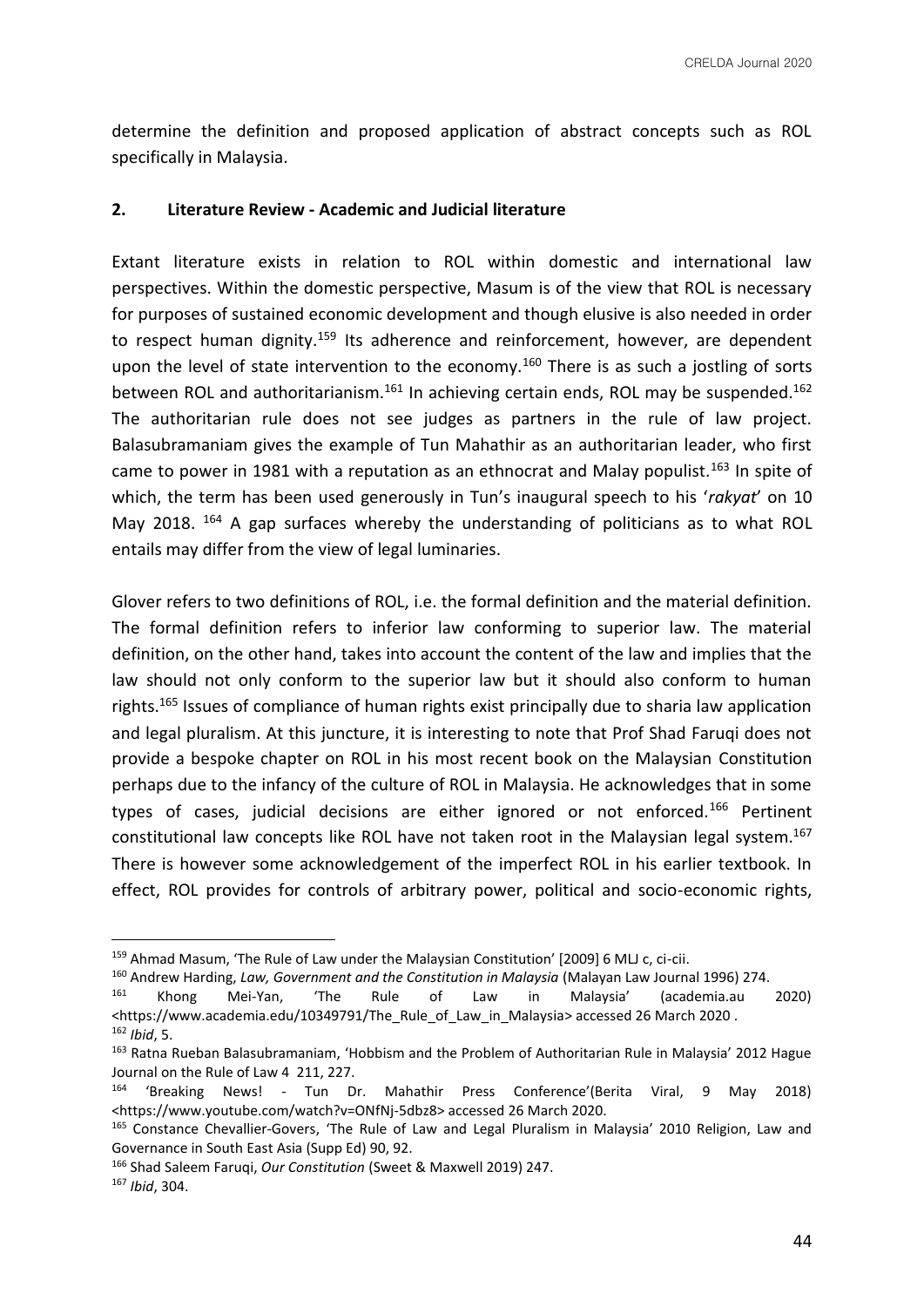socio-economic justice, and effective governance.<sup>168</sup> Robson poses the question as to whether or not the constant and confusing usage of the phrase "the rule of law" undermines the actual ROL.<sup>169</sup> This goes back to the gap of disparity of views by the different constitutional players.

Within the international sphere, the notion of ROL has a very prominent place. However based on literature, understanding and application is in fact equally vague as with the domestic system. Kofi Annan during his time as Secretary-General of the UN confirmed that the ROL is a concept at the very heart of the United Nations' mission. The ROL has received the most attention in the 21<sup>st</sup> century by virtue of the Millennium development goals<sup>170</sup> and later by virtue of the Sustainable Development Goals in particular SDG 16.171

According to Waldron, the international rule of law focuses on the individual. Since the United Nations embraces the notion of human rights, it incorporates the notion of rights to all individuals (nationals / non-nationals).<sup>172</sup> With respect to international organizations, especially the UN, there is still no single, accepted understanding of its application and implementation.<sup>173</sup>International law subscribes to the thick understanding of ROL. The thick understanding defines the substance compliance to ROL as the domestic implementation of the rights and entitlements expressed in international treaties, agreements, and conventions.<sup>174</sup> Domestic systems like Malaysia may not necessarily have the capacity to meet with such high standards of ROL. Hence, intra and inter-institutional disparity exists in the interpretation of ROL.

#### **3. Methodology**

As stipulated at the onset of this paper, the approach employed in this study is to categorically analyse legal text. This approach of thematic analysis is premised on the notion that a clinical inquiry would efficiently determine the definition and proposed application of abstract concepts such as ROL specifically in Malaysia.

In other words, it is a hermeneutical critical interpretation of case law. Twenty cases which have mentioned the term ROL from 1988 to 2019 have been categorised for this analysis

<sup>168</sup> Shad Saleem Faruqi, *Document of Destiny* (Star 2008) 43 - 44.

<sup>169</sup> Glenna Robson, 'A Layman Looks at the "Rule of Law"' (2004) 168 JPN 332, 336.

<sup>&</sup>lt;sup>170</sup> Kenneth James Keith, 'The International Rule Of Law' (2015) 28 Leiden Journal of International Law 403, 406.

<sup>171</sup> SDG 16.3 UN General Assembly, *Transforming our world: the 2030 Agenda for Sustainable Development*, 21 October 2015, A/RES/70/1 < https://www.refworld.org/docid/57b6e3e44.html> accessed 1 March 2020.

<sup>172</sup> Jeremy Waldron 'Are Sovereigns Entitled to the Benefit of the International Rule of Law?' (2011) 22 European Journal of International Law 315, 325.

<sup>173</sup> José Enrique Alvarez, 'International Organizations and the Rule of Law' (2016) 14 New Zealand Journal of Public and International Law 3.

<sup>174</sup> Erwin Van Ween, *CRU Report* (June 2017, The Clingendael Institute, Netherlands).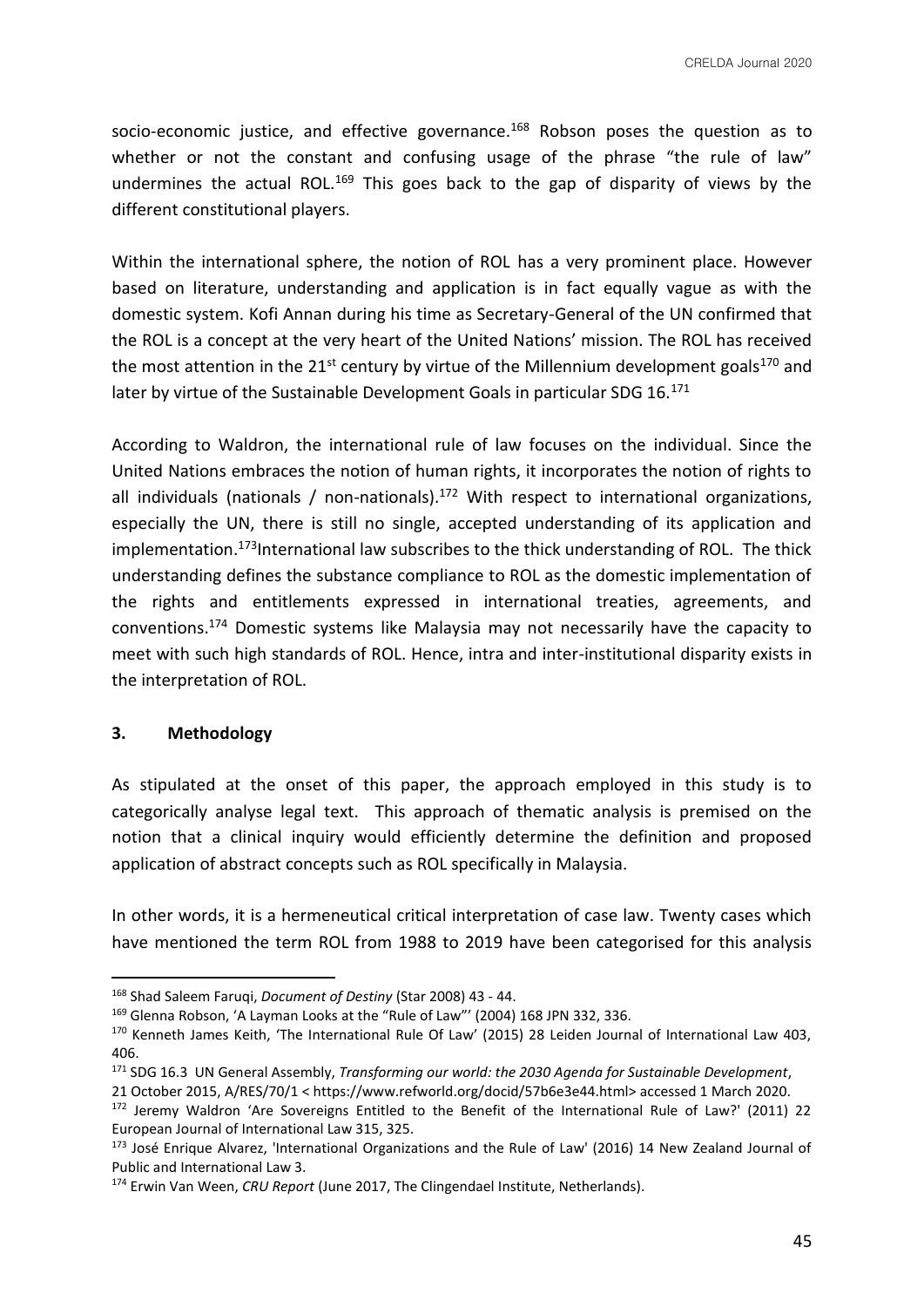from the reading of a selection of twenty-five cases. The five additional cases selected were not categorised as the significance of the method of referring to ROL was not sufficiently clear for reliable categorisation within the themes of analysis. These cases range from the high court to federal court decisions with the bulk of the cases coming from the Court of Appeal. The cases cover a wide range of aspects of law, predominantly constitutional law but also criminal law, employment law, and procedural rules. From this analysis,5 themes emerge that provide a bespoke Malaysian perspective of the ROL. The 5 themes are as follows:

- (i) ROL housed under articles 5 and 8 of the Federal Constitution,
- (ii) Dicey's three postulates on the ROL,
- (iii) the Basic Structure Doctrine of the Federal Constitution,
- (iv) Bingham's eight principles of the ROL, and
- (v) definitions by other legal commentators.

Through this thematic analysis, the most popularly referred to understanding of ROL surfaces. This, in turn, provides clarity as to the leanings of the judiciary in determining how the cogs of ROL operate within the Malaysian legal system. From this analysis, one is also able to determine individual Malaysian judicial luminaries' take on the ROL.

There are caveats in the understanding of how judicial pronouncements were categorized into themes. Firstly, the categorization is based on both explicit and implicit mention of the themes by the judges. Secondly, implicit categorization within each case tends to only include one or, at the most, two principles within the Diceyan postulates and the Bingham rules. As such, one may not be able to extract the emerging theme through independent scrutiny of one case but only through a holistic analysis of all cases referred to in this study.

There are limitations to this form of study. This form of textual analysis is readily used in analysing a variety of texts including newspapers, magazines, and social media postings. It is, however, a novel approach to analysing law or legal concepts in view of progressive development in the application of the law. The analysis does not go further to determine the rationale of the understanding of ROL that is given. A contextual understanding based on the facts is not included in this analysis which for some may appear to be an artificial manner of analysing case law. It is, however, a scientific analysis of secondary data (within the context of social sciences) which may assist the constitutional players to have an objective understanding of how the concept has been used and may be of assistance to chart the trajectory of this legal concept for the future.

A second limitation would be the fact that this analysis does not evaluate or even segregate the *ratio decidendi* from the *obiter dicta* in the cases referred to. Neither does it segregate the majority view from the dissenting one. As such the analysis is not layered but remains as one analysis on basic ROL. A more layered contextual approach would perhaps be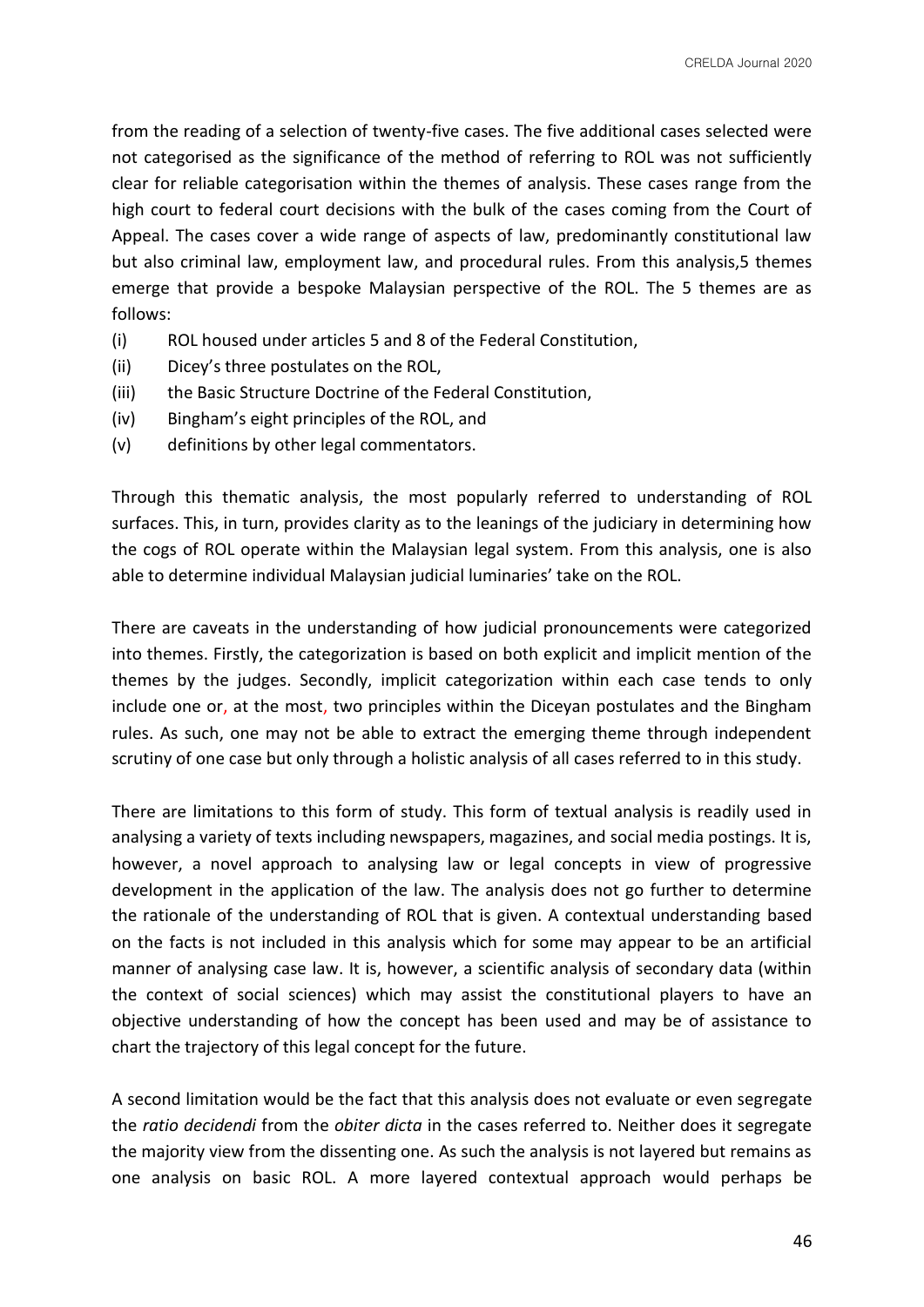considered for future study on this rule. The rationale for this approach is that the study focuses on the perspective of ROL from the eyes of the legal luminary rather than the actual decisions of the case.

This type of analysis may prove to be useful for the political and social scientists, as it has been couched as far as possible in academic rather than legal terms. Here however lies the third limitation. Qualitative research methodology via interviews with judges would complement the analysis. Due to time and resource constraints, thematic analysis has been conducted in view of future possibilities of collecting primary data via interviews followed by discourse analysis.

# **4. Discussion & Analysis**

The Federal Court in *Alma Nudo Atenza v PP* has adduced that the 'phrase ROL has become meaningless' due to the ideological abuse and over-usage of the term.<sup>175</sup> Different models of the ROL have been applied by various jurisdictions to interpret the axiom of ROL. Such observation by Richard Malanjum CJ poses an imperative question which should be answered with certainty. The prime question is: Which model is used by the Malaysian judiciary to interpret the indispensable legal doctrine of ROL? To answer this legal question, an analysis was made based on 20 different Malaysian cases which interpreted the phrase ROL. Interestingly, a trend was observed in the models used by the Malaysian judiciary to discern the principle of ROL over the past 3 decades. As the oldest case referred to was in 1988,<sup>176</sup> the past three decades were categorised into three different periodic intervals, to further explain the trend of the Malaysian judiciary in applying various models to providing a Malaysian understanding of the ROL.

In essence, cases from 1988 to 2008 are classified as early year cases, cases from 2009 to 2015 are identified as middle year cases and lastly, cases from 2017 to 2019 are assorted as recent cases according to the gradual approach of the judiciary towards the *principium* of ROL. Even though the doctrine of ROL has been elucidated and expounded by various models devised by nonpareil legal scholars, the Malaysian judiciary tends to interpret ROL under the aegis of the five aforementioned themes in a largely varied manner.

The five themes will be explained perspicuously to illustrate the trend of the Malaysian judiciary employing those models in interpreting the ROL. It is vital to appreciate that no cases have applied only a single model but the themes overlap as the court proceeds to elucidate the doctrine of ROL. The Federal Court in *JRI Resources Sdn Bhd v Kuwait Finance House (M) Bhd* has expressly accepted that the 'term ROL is not one that admits of a fixed

<sup>175</sup> [2019] 4 MLJ 1.

<sup>176</sup> *Government of Malaysia v Lim Kit Siang* [1988] 2 MLJ 12.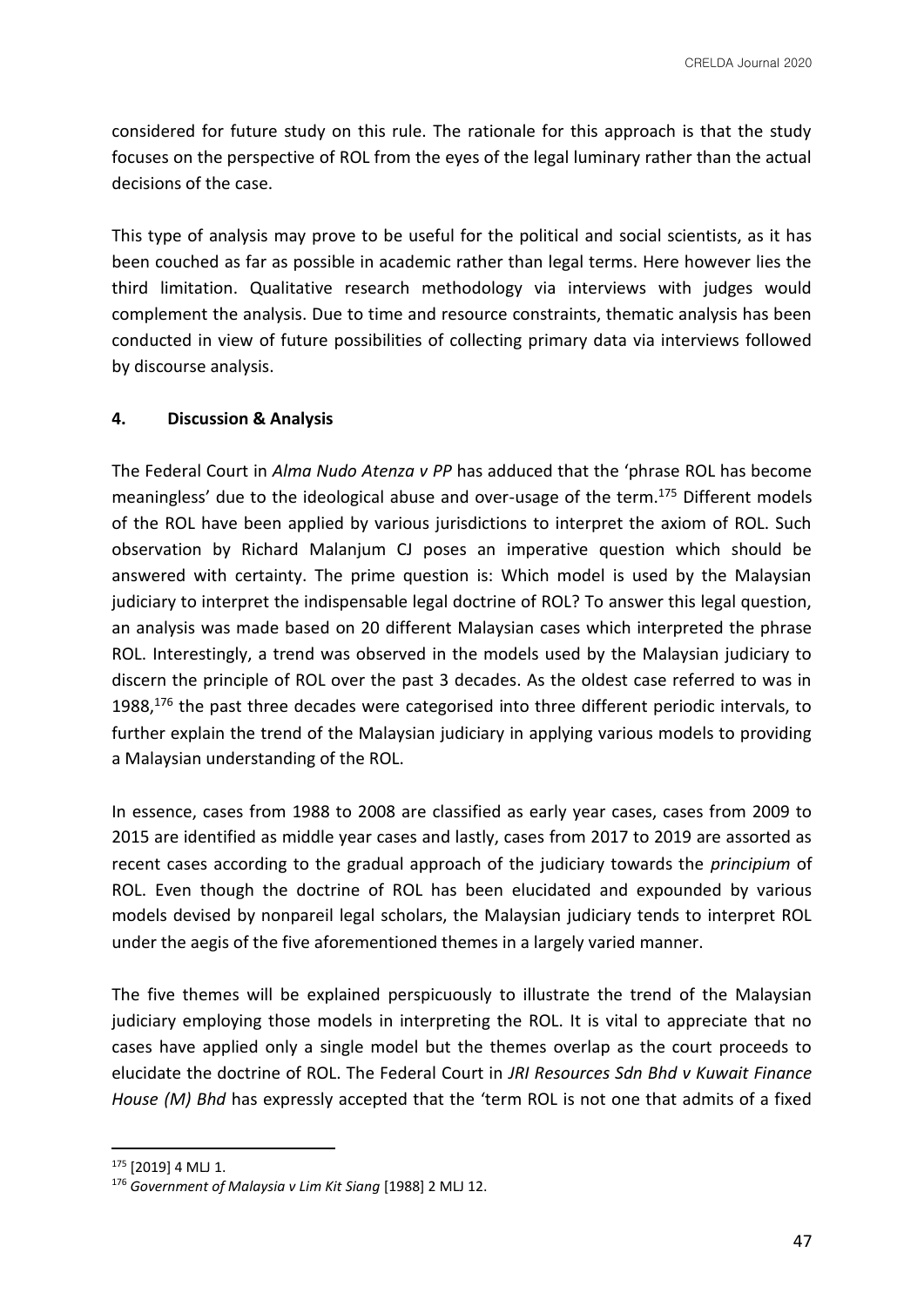precise definition<sup>'177</sup> but an analysis on the models applied by the Malaysian judiciary is crucial as the 'ROL is the bedrock of which our society was founded and on which it has thrived'.<sup>178</sup>

Since the early years, the Malaysian judiciary tends to encapsulate the principle of ROL under Articles  $5(1)^{179}$  and  $8(1)^{180}$  of the Federal Constitution by confirming that the concept of ROL is an intrinsic component of the common law of England<sup>181</sup> which is incorporated in the supreme document of the nation via the word 'law' in Article  $160(2)$ .<sup>182</sup> Early and middle year cases assert that the word 'law' in Arts 5(1) and 8(1) of the Federal Constitution includes both written law and the English common law, i.e., the ROL and all its integral elements as well as the procedural and substantive dimensions of the fundamental principle. It is trite law that the rules of natural justice which were formulated by Lord Diplock<sup>183</sup> form part of the ROL and according to the first thematic model, all facets and dimensions of the invaluable axiom are included and limited in the expression 'law' wherever used in the Federal Constitution, particularly in Articles 5(1) and 8(1) as adduced by the Federal Court in *Lee Kwan Woh v PP.*<sup>184</sup>

The Federal Court confirmed that the ROL 'forms part and parcel of the common law of England<sup>'185</sup> and under section 3 of the Civil Law Act 1956,<sup>186</sup> the common law of England as well as the rules of equity that were administered in England on 7th April 1956 is allowed to apply in Malaysia as long as it is permitted by the respective inhabitants and rendered necessary by the local circumstances. As the expression of ROL is not defined or mentioned in the Federal Constitution despite being considered as the foundational value of the Constitution, section  $3(1)$  of the Civil Law Act<sup>187</sup> allows the court to incorporate the principles of the common law to fill the lacuna with necessary modifications under the definition of law which is stated in Art 160(2) 'to prevent it from operating unjustly and oppressively'.<sup>188</sup> Even though section 3(1) of the Civil Law Act 1956 restricts the application of English common law post the cut-off date, the Privy Council in *Jamil bin Harun v Yang Kamisah & Anor*<sup>189</sup> settled that the English authorities after 7th April 1956 have persuasive

<sup>177</sup> [2019] 3 MLJ 561.

<sup>178</sup> *Tan Seet Eng v Attorney-General* [2016] 1 SLR 779.

<sup>&</sup>lt;sup>179</sup> Federal Constitution, Article 5(1).

<sup>180</sup> *Ibid*, Article 8(1).

<sup>181</sup> *Lee Kwan Woh v PP* [2009] 5 MLJ 301.

<sup>&</sup>lt;sup>182</sup> Federal Constitution, Article 160(2).

<sup>&</sup>lt;sup>183</sup> Council of Civil Service Unions v Minister for the Civil Service [1984] UKHL 9.

<sup>184</sup> [2009] 5 MLJ 301.

<sup>185</sup> *Lee Kwan Woh v PP* [2009] 5 MLJ 301.

<sup>186</sup> Civil Law Act 1956, section 3.

<sup>187</sup> *Ibid*, section 3(1).

<sup>188</sup> *Choa Choon Neoh v Spottiswoode* [1869] 1 Ky 216, 221

<sup>189</sup> [1984] 1 MLJ 217.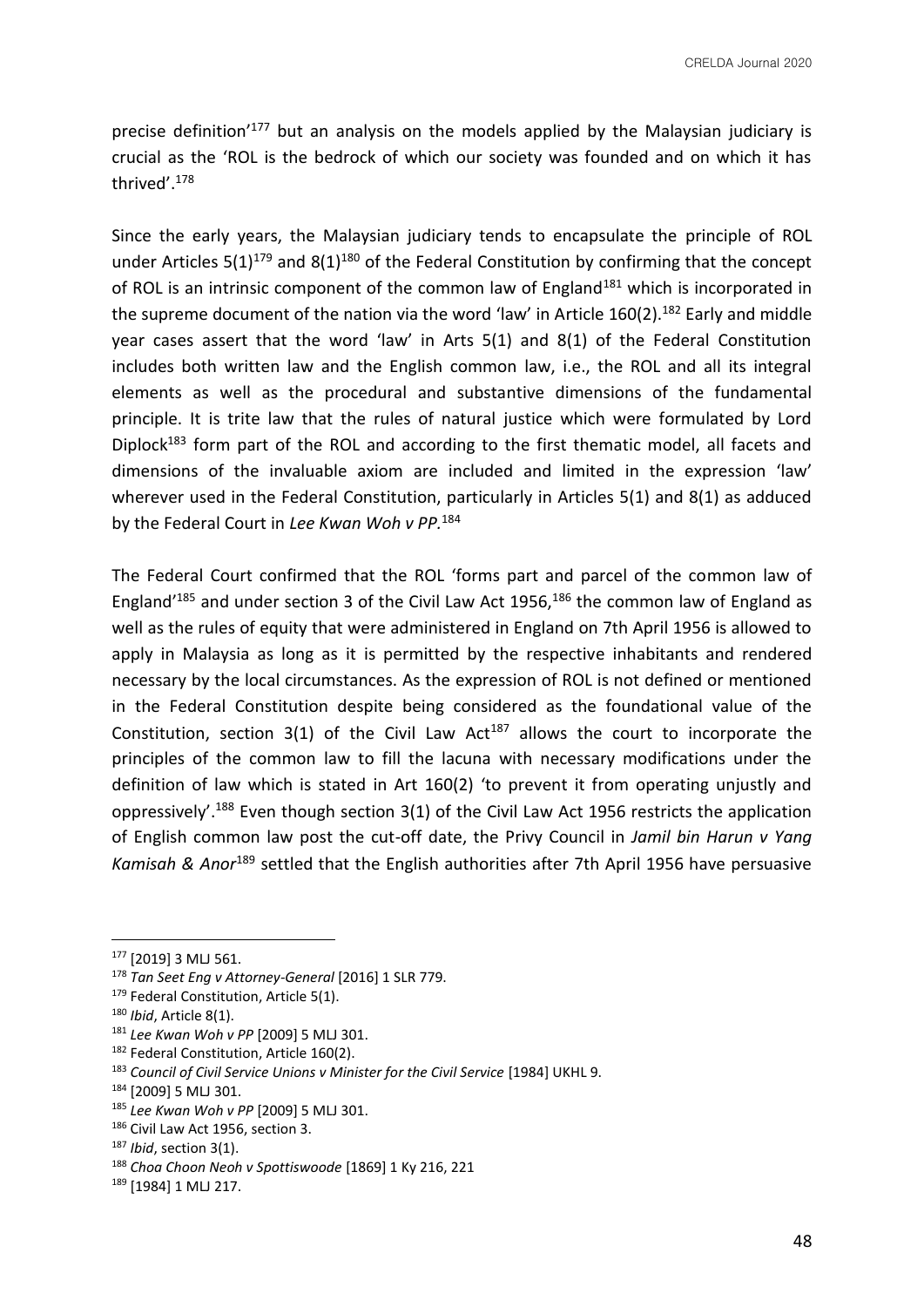value and fall under the discretion of the court to be applied in light of the local circumstances and written law.

In addition, the Federal Court in *Sugumar Balakrishnan v Pengarah Imigresen Negeri Sabah* interpreted the term 'law' as a 'system of law that encompasses the procedural and substantive dimensions of the ROL' and further confirmed that it is at this point that Articles 5(1) and 8(1) interact.<sup>190</sup> The notion of ROL was further explained to be epitomised by Articles 5(1) and 8(1) as the Malaysian courts acknowledge that the principle of ROL is housed in the personal liberty provision in Article 5(1) and the equality provision in Article 8(1). The personal liberty and equality provisions in the Federal Constitution are viewed to encase the doctrine of ROL as it ensures that the fundamental liberties under Part II of the Federal Constitution<sup>191</sup> will be given due regard to protect individual identities of the vulnerable minorities against assimilative compression of the secured majority.

In the early and middle years, such a model could be seen to be favoured by the Malaysian judiciary in interpreting the principle of ROL, notably by Gopal Sri Ram FCJ as the esteemed judge had adopted such a model in all of his decisions that were looked at in this analysis. As the Federal Court and the Court of Appeal have concurred to such an approach for nearly 27 years, recent judicial pronouncements have taken a different pathway to operationalise ROL by not limiting the principle to the word 'law' in Arts 5(1) and 8(1) but expanding it to be applied as the basic structure doctrine of the Federal Constitution.

Being the central precept of the Reid Commission as it drafted the Merdeka Constitution,  $192$ ROL has been perceived as the 'basic feature'<sup>193</sup> of the Malaysian Federal Constitution as the Federal Court has ruled that the Constitution 'must be interpreted in light of its historical and philosophical context as well as its fundamental underlying principles'.<sup>194</sup> As the ultimate goal of constitutional interpretation is to uphold the rule of law, <sup>195</sup> middle and recent cases consider the quintessential principle as a 'basic structure doctrine'<sup>196</sup> of the supreme document and is not limited to the expression 'law' in the Federal Constitution. Recently, the Federal Court has expressly confirmed that the doctrine of the basic structure of the constitution is germane to the Malaysian legal landscape in *Semenyih Jaya Sdn Bhd v Pentadbir Tanah Daerah Hulu Langat.*<sup>197</sup> Rather than sheathing the essential doctrine of ROL within the ambit of the expression 'law' in the Federal Constitution, the gradual approach of

<sup>190</sup> [1998] 3 MLJ 289.

<sup>&</sup>lt;sup>191</sup> Federal Constitution, Part II.

<sup>192</sup> Reid Commission, *Report of the Federation of Malaya Constitutional Commission 1957* (London, Colonial No. 330).

<sup>193</sup> *JRI Resources Sdn Bhd v Kuwait Finance House (M) Bhd* [2019] 3 MLJ 561.

<sup>&</sup>lt;sup>194</sup> National Union of Bank Employees v Director-General of Trade Union [2013] MLJU 1567.

<sup>195</sup> *Nik Nazmi bin Nik Ahmad v PP* [2014] 4 MLJ 157.

<sup>196</sup> *His Holiness Kesavananda Bharati Sripadagalvaru and Ors v State of Kerala and Anr* [1973] 4 SCC 225.

<sup>197</sup> [2017] 5 CLJ 526.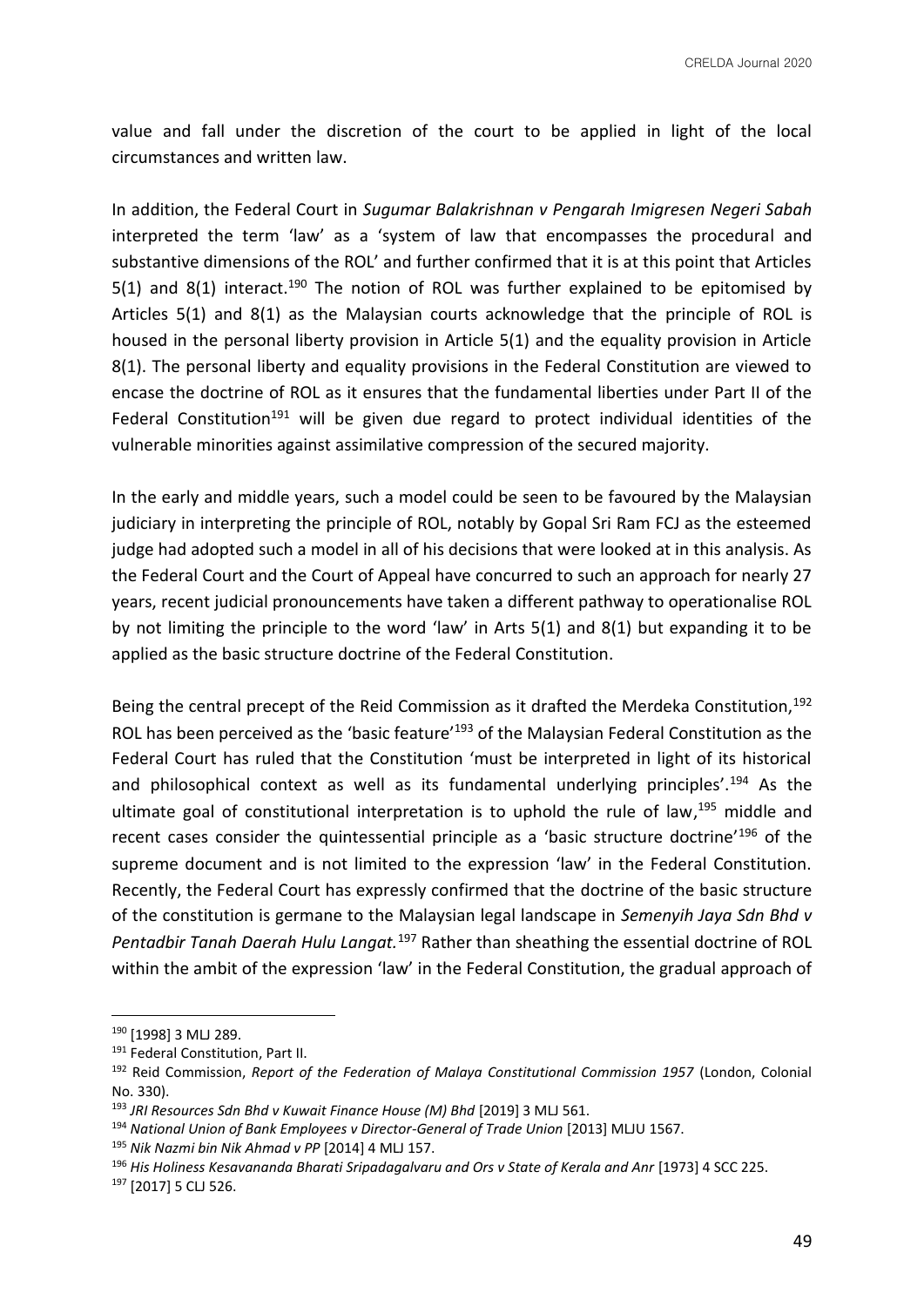the Malaysian judiciary has enabled the axiom of ROL to be interpreted as a foundational principle of the Federal Constitution<sup>198</sup> 'which permeates every provision of the Constitution and which forms its very core'.<sup>199</sup>

In *Indira Gandhi a/p Mutho v Pengarah Jabatan Agama Islam Perak &Ors,*<sup>200</sup> the Federal Court explicitly affirmed that the ROL should be viewed as an 'internal structure' or 'basic constitutional structure' of the Malaysian Federal Constitution. As the *sui generis* document is premised on the notion of rule of law, $201$  the Court of Appeal has mentioned that the 'constitutional soul' of a judge should ensure the rule of law is maintained by defending the Constitution which illustrates that the axiom of ROL in Malaysia is under the purview of the Federal Constitution.<sup>202</sup> The Malaysian judiciary has adduced that 'a breach of jurisprudence relating to rule of law...will impinge the framework of the Federal Constitution<sup>'203</sup> and declared that 'the ROL dies as does the Constitution itself'.<sup>204</sup> In simple words, the principle of ROL is interpreted as the basic structure doctrine of the Malaysian Federal Constitution.

Such a model was not robustly received in the early years but the gradual approach from the first thematic model to the second thematic model began to appear since the middle years and was elevated in recent years. Compared to any other themes, the second thematic model is the only model which has an exact inflating graph over the past 3 decades as such a model can be observed to be more favoured by the Court of Appeal, especially, by Hamid Sultan bin Abu Backer JCA as the honourable judge has used this model more than other themes to explicate the principle of ROL based on the cases analysed.

Naturally, there is also the alternate view that the basic structure doctrine has no application in the country since it has not been expressly included in the Federal Constitution and has been used by Indian judges rather than UK judges. The question arises as to whether Art 160, read together with S.3 of the Civil Law Act 195, allows for the application of rulings from the Indian judiciary. Suffice to say that at this point, the reception of Indian cases for purposes of interpretation within local jurisdiction is invaluable as the provisions of the Indian Constitution are in *pari materia* to its Malaysian counterpart and ties in neatly with the prismatic approach as enunciated in the Federal Court decision of *Lee Kwan Woh v PP.*<sup>205</sup>

<sup>198</sup> *Indira Gandhi a/p Mutho v PengarahJabatan Agama Islam Perak and other Appeals* [2018] 1 MLJ 545. <sup>199</sup>*Sugumar Balakrishnan v PengarahI migresen Negeri Sabah* [1998] 3 MLJ 289.

<sup>200</sup> [2018] 1 MLJ 545.

<sup>&</sup>lt;sup>201</sup> Indira Gandhi a/p Mutho v Pengarah Jabatan Agama Islam Perak and other Appeals [2018] 1 MLJ 545.

<sup>202</sup> *Leap Modulation Sdn Bhd v PCP Construction Sdn Bhd* [2018] MLJU 772.

<sup>&</sup>lt;sup>203</sup> National Union of Bank Employees v Director-General of Trade Union [2013] MLJU 1567.

<sup>&</sup>lt;sup>204</sup> Nik Noorhafizi bin Nik Ibrahim &Ors v Public Prosecutor [2013] 6 MLJ 660.

<sup>205</sup> [2009] 5 MLJ 301.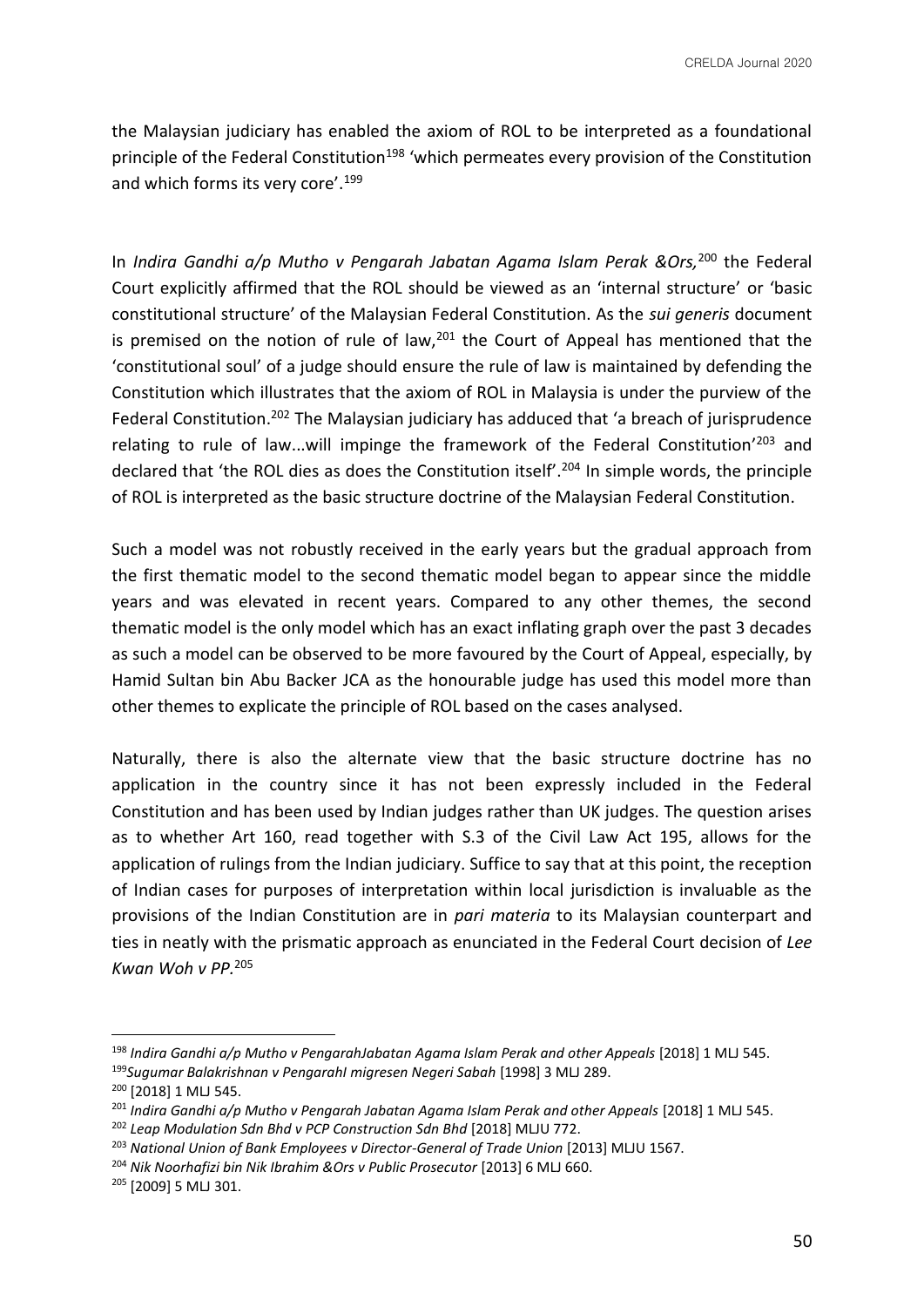CRELDA Journal 2020

In spite of the fact that the first and second thematic models are being used by the Malaysian judiciary to interpret the axiom of ROL, the Federal Court in *Sivarasa Rasiah v Badan Peguam Malaysia*<sup>206</sup>affirmed that the framers of the Malaysian Constitution derived the equality doctrine from Dicey's ROL. A consistent approach of referring to Dicey's three postulates of ROL to interpret the fundamental principle can be observed in the past 31 years. For example, the Court of Appeal has expressly stated that 'Art 8(1) is a codification of Dicey's ROL<sup>'207</sup> and has also pointed out that the Malaysian Federal and State Constitutions are sketched by the 'ROL as drawn by Dicey'<sup>208</sup> which proves that Dicey's Tripartite Model of ROL is extensively resorted to discern the concept of ROL.

In *Marathaei d/o Sangulullai v Syarikat JG Containers (M) Sdn Bhd*, the Court of Appeal accepted that Dicey's description of the ROL is 'neither exhaustive nor accurate' but appreciated that it has 'much of enduring value' which has influenced many Commonwealth constitutions and 'expressly incorporated into almost all of them' including Malaysia.<sup>209</sup> The Federal Court in *Kerajaan Malaysia v Mat Shuhaimi bin Shafiei* even termed the notion of ROL in Malaysia as the 'Dicey ROL'.<sup>210</sup> In elucidating the tripartite model of Dicey, the Federal Court cited *Indira Nehru Gandhi v Raj Narain*<sup>211</sup> to explain the tripartite model namely, the absence of arbitrary power, equality before the law and the constitution is not the source but the consequence of the rights of individuals.<sup>212</sup> In comparison to the other two Diceyan postulates, the second postulate seems to be given prominence by the Malaysian judiciary as the apex court of Malaysia affirms that in a progressive democratic society, 'no one is above the law'.<sup>213</sup>

Statistically, the Diceyan postulates have been consistently referred to more than any of the other four themes to interpret the rule of law in Malaysia. In all 3 time intervals, the Diceyan Model has been widely referred to, making it the highest referred theme compared to the other models. Out of the 20 cases which were analysed, the Diceyan view of ROL was mentioned in 16 cases in an implicit or explicit manner. Despite the gradual change between the first and second thematic model over the past 3 decades, the Diceyan Tripartite Model has been persistently applied by the Malaysian judiciary as the cornerstone of the principle of ROL. A consistent reference to Diceyan ROL as a foundational principle is observed in the judgments of Richard Malanjum CJ and David Wong CJ (Sabah & Sarawak) in interpreting

<sup>206</sup> [2010] 2 MLJ 333.

<sup>&</sup>lt;sup>207</sup> Ambiga a/p Sreenevasan v Director of Immigration, Sabah, Noor Alam Khan bin A Wahid Khan &Ors [2017] MLJU 770.

<sup>&</sup>lt;sup>208</sup> Dato Dr Zambry bin Abd Kadir v Dato Seri Ir Hj Mohammad Nizar Bin Jamaluddin [2009] 5 MLJ 464.

<sup>209</sup> [2003] 2 MLJ 337.

<sup>210</sup> [2018] MLJU 32.

<sup>&</sup>lt;sup>211</sup> Indira Nehru Gandhi vs Shri Raj Narain & Anor [1976] 2 SCR 347.

<sup>212</sup> *Sivarasa Rasiah v Badan Peguam Malaysia* [2010] 2 MLJ 333.

<sup>213</sup> *Alma Nudo Atenza v PP* [2019] 4 MLJ 1.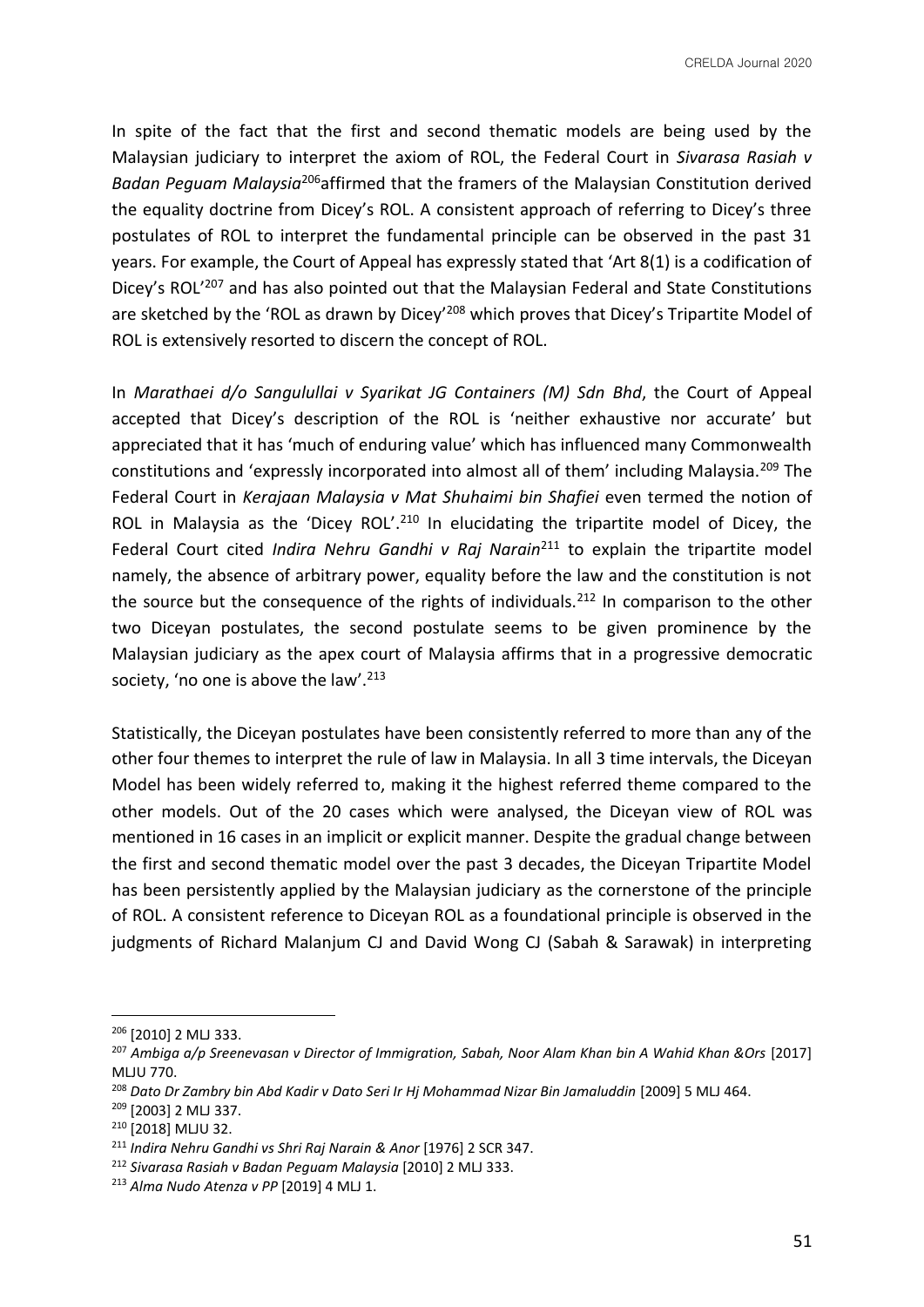the doctrine of ROL as these honourable members of the bench do also substantiate the Diceyan view using the other models.

Despite the fact that the analysis of the 20 cases undoubtedly proved that the Diceyan Tripartite Model is highly used by the Malaysian courts, Lord Bingham's 8 Principle of the ROL is found to be applied by the Malaysian judiciary mostly in an implicit manner. In Malaysia, the analysis of the 20 cases proves that Lord Bingham's 8 Principles are not construed in a comprehensive manner but applied by construing the sub-rules individually to discern the notion of ROL. For example, in *Nik Noorhafizi bin Nik Ibrahim v PP*, the Court of Appeal endorsed that in interpreting the Malaysian constitution, the court should take how the constitution of another member of the Commonwealth is interpreted into consideration<sup>214</sup> to uphold the ROL as an 'integral part of the democratic constitution founded on the Westminster model'. This was done without express mention of Lord Bingham's 8 Principles of ROL. However, the judgment does implicitly apply the 8th Principle of Lord Bingham's ROL which requires the state to comply with its obligations in international law.

Additionally, the 8th Principle of Lord Bingham's ROL Model was also been implicitly applied by Hamid Sultan bin Abu Backer JCA as the eminent judge mentioned that it is vital to take various international conventions into consideration 'within the parameters of what we widely call as rule of law as opposed to rule by law'.<sup>215</sup> Such implicit application of Lord Bingham's 8 Principles Model can be seen in various cases to substantiate other models rather than being the main theme applied to interpret the ROL in Malaysia. Exceptionally, in *Kerajaan Malaysia v Mat Suhaimi bin Shafiei*, the Federal Court expressly cited Lord Bingham in explaining the ROL.<sup>216</sup> Moreover, notwithstanding the fact that Lord Bingham's 8 Principles of ROL was formulated in 2011, the sub-rules defined by Lord Bingham can be traced in the Malaysian decisions since the early years which demonstrates the foresight of the 'central pillar of the democratic state'.<sup>217</sup>

Referring to the statistics derived from the 20 cases, Lord Binghams's 8 Principles are found to be the second-highest referred to model in interpreting ROL since the early years. Similar to the Diceyan tripartite model, Lord Bingham's sub-rules were applied consistently to interpret ROL in Malaysia. Interestingly, based on the 5 analysed cases presided by Hamid Sultan bin Abu Backer JCA, it is observed that the honourable judge does favour Lord Bingham's 8 Principles of the ROL over the Diceyan tripartite model to interpret the ROL in

<sup>&</sup>lt;sup>214</sup> Nik Noorhafizi bin Nik Ibrahim &Ors v Public Prosecutor [2013] 6 MLJ 660.

<sup>215</sup> *Pegawai Pengurus Pilihanraya Dewan Undangan Negeri Bagi Pilihan Raya Dun N.27 Amino Agos bin Suyub v Dr. Streram a/l Sinnasamy & Ors* [2019] MLJU 1558.

<sup>216</sup> *Nik Noorhafizi* (n 60).

<sup>&</sup>lt;sup>217</sup> National Union of Bank Employees v Director General of Trade Union [2013] MLJU 1567.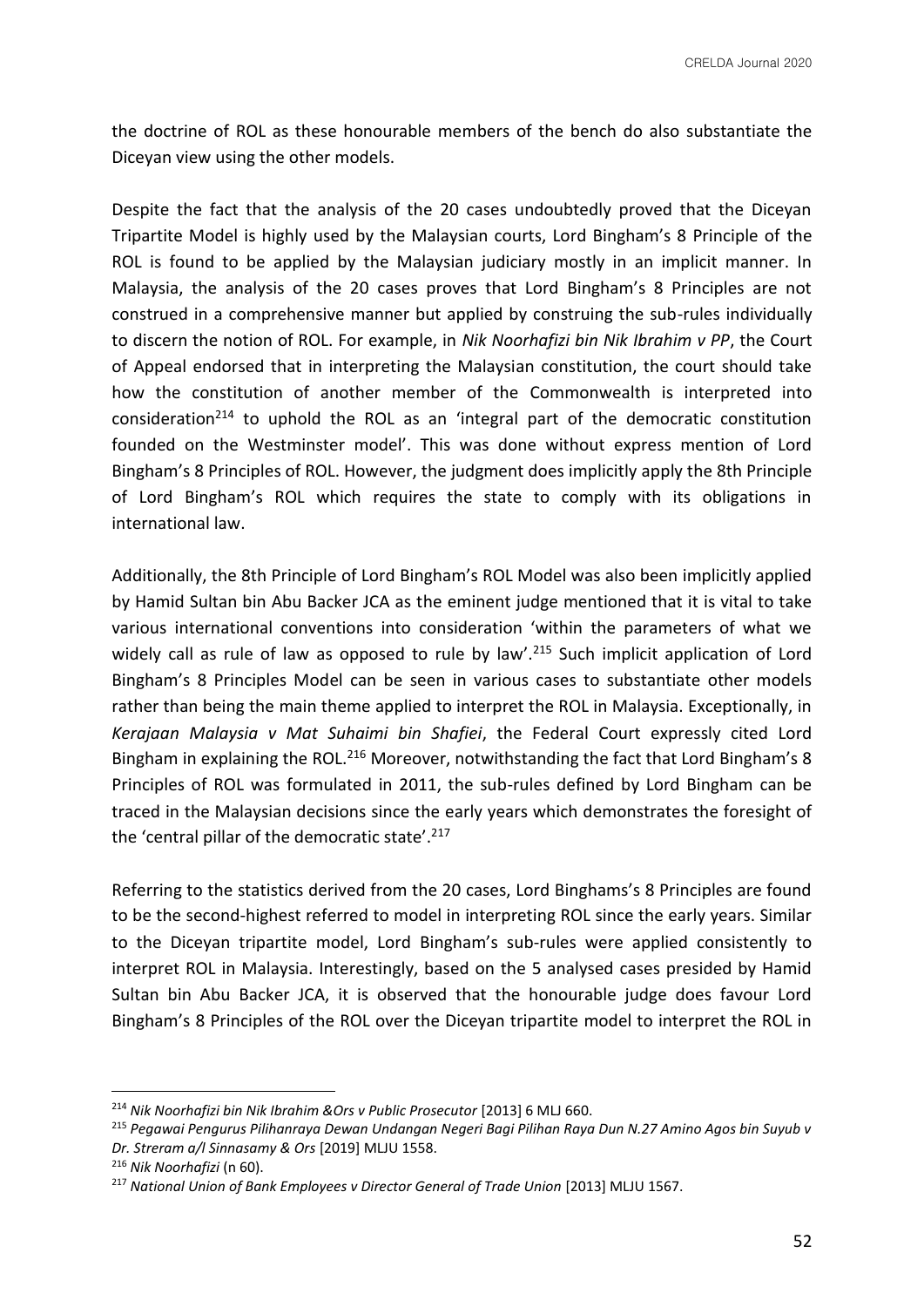Malaysia. Overall, Lord Bingham's 8 Principles of ROL does implicitly play a substantial role in Malaysia in order to understand the real meaning of the dogma of ROL.

Judicial creativity is the linchpin of the Malaysian legal system. Even though in the majority of cases the notion of ROL is interpreted predominantly by the aforementioned models, recent cases do provide special accentuation to definitions provided by other legal commentators such as Joseph Raz, Lon L. Fuller, HWR Wade, W.H. Moore, F.A. Hayek and Harry Jones to further elucidate the role and meaning of ROL in Malaysia. For example, the Federal Court in *Alma Nudo Atenza v PP* did refer to Joseph Raz's<sup>218</sup> and Lon L. Fuller's<sup>219</sup> work on ROL to outline the meaning of the concept.<sup>220</sup> Furthermore, in explaining the ROL as a characteristic feature of democracies, the Federal Court did explicitly refer to a book written by WH Moore<sup>221</sup> to explain the role of the judiciary in upholding the ROL.

In spite of the differences between the authors and their composition, Abdul Malik Ishak J in *Pengurusan Danaharta Nasional Berhad v Yong Wan Hoi & Anor* did profess that:

Whatever be the concept of rule of law, whether it be the meaning given by Dicey or the definition by Hayek or the exposition set-forth by Harry Jones, there is, as pointed out by Mathew J. in his article, 'substantial agreement is in juristic thought that the great purpose of the rule of law notion is the protection of the individual against the arbitrary exercise of power, wherever it is found'.<sup>222</sup>

Such judgment does show that the Malaysian judiciary accommodates other definitions outside the normal models which are referred to as long it serves the great purpose of the ROL. It is imperative to note that in the early and middle years such express references to various definitions were unconventional but a substantial surge in the usage of other references to ROL can be seen in recent years. Such increment is expected to continue as judges have expanded the sources referred to in interpreting the ROL.

|  | Table A: Depiction of the Thematic Analysis of the cases discussed |  |
|--|--------------------------------------------------------------------|--|
|--|--------------------------------------------------------------------|--|

| No. | <b>Case Name</b> | Housed<br>under Articles | <b>BSD</b> of<br>the MFC | <b>Dicey</b><br><b>Tripartite</b> | <b>Bingham's 8</b><br><b>Principles</b> | <b>Others</b> |
|-----|------------------|--------------------------|--------------------------|-----------------------------------|-----------------------------------------|---------------|
|     |                  |                          |                          |                                   |                                         |               |

<sup>218</sup> Joseph Raz, 'The Rule of Law and its Virtue' (1977) 93 LQR 195.

<sup>219</sup> Lon Luvois Fuller, *The Morality of Law* (Yale University Press 1964).

<sup>220</sup> *Alma NudoAtenza* (n 59).

<sup>&</sup>lt;sup>221</sup> William Harrison Moore, *The Constitution of the Commonwealth of Australia* (2nd edn, Maxwell 1910) 101.

<sup>222</sup> [2007] 6 MLJ 709, 743.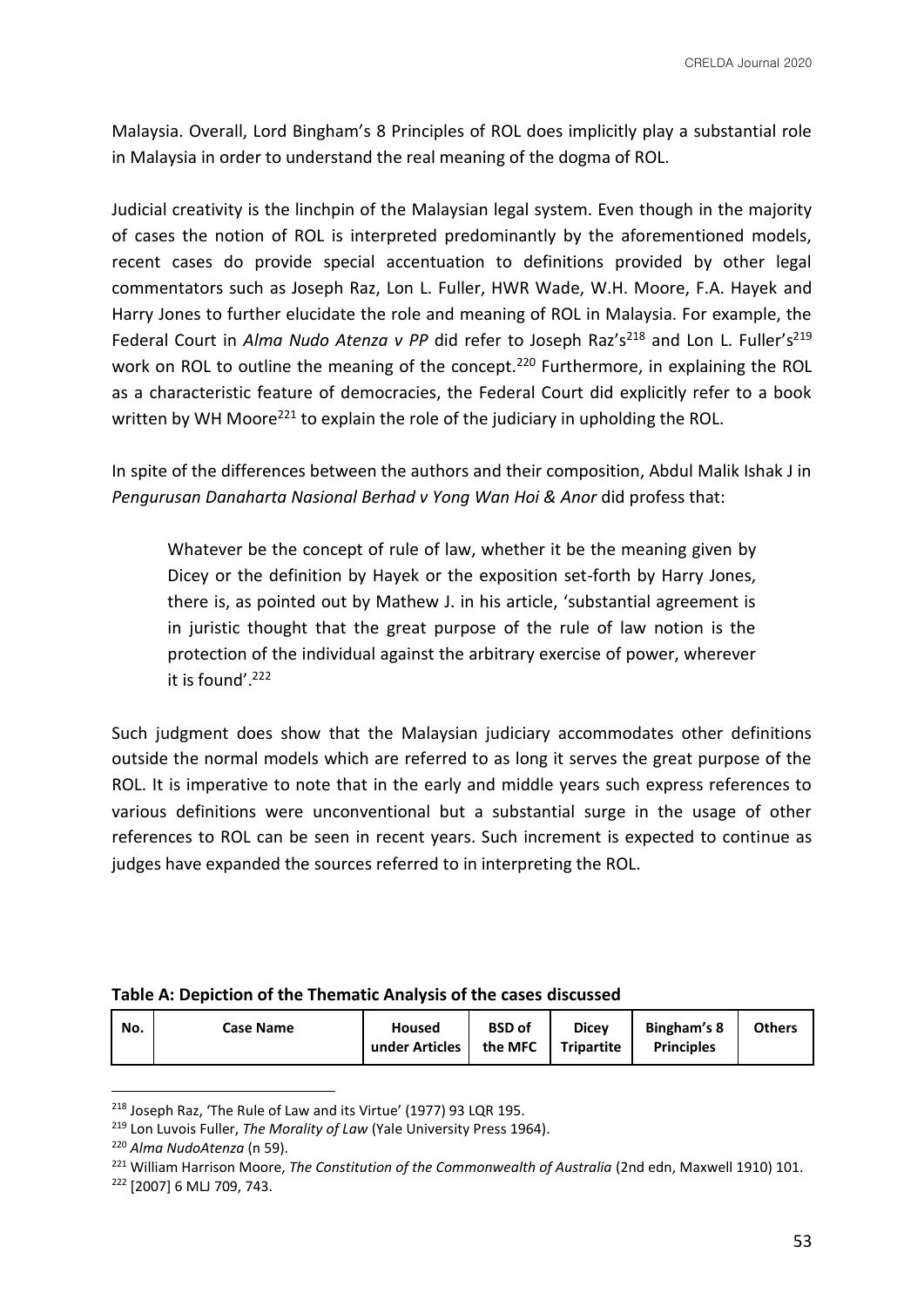|     |                                                                                                                                       | $5(1)$ & $8(1)$           |                           | Model                     | Model                     |                        |
|-----|---------------------------------------------------------------------------------------------------------------------------------------|---------------------------|---------------------------|---------------------------|---------------------------|------------------------|
| 1.  | Alma Nudo Atenza v PP (FC)<br>[2019] 4 MLJ 1                                                                                          | $\checkmark$              | $\checkmark$              | $\checkmark$              | $\checkmark$              | $\checkmark$           |
| 2.  | Ambiga a/p Sreenevasan v<br>Director<br>of<br>Immigration,<br>Sabah, Noor Alam Khan bin A<br>Wahid Khan &Ors (COA)<br>[2017] MLJU 770 | $\checkmark$              |                           | $\checkmark$              |                           |                        |
| 3.  | Dato Dr Zambry bin Abd Kadir<br>v Dato Seri IrHj Mohammad<br>Nizar bin Jamaluddin (COA)<br>[2009] 5 MLJ 464                           |                           | $\checkmark$              | $\checkmark$              |                           |                        |
| 4.  | Pahlawan Ramli bin<br>Dato<br>Yusuff v Tan Sri Abdul Gani bin<br>Patail (HC) [2015] 7 MLJ 763                                         |                           | $\checkmark$              | $\checkmark$              | $\checkmark$              | $\checkmark$           |
| 5.  | Government of Malaysia v Lim<br>Kit Siang (SC) [1988] 2 MLJ 12                                                                        |                           |                           | $\sqrt{}$<br>(dissent)    | $\checkmark$<br>(dissent) |                        |
| 6.  | Hock Huat Chan Sdn Bhd v<br>Assan bin Mohammad &Ors<br>(HC) [2008] MLJU 92                                                            |                           |                           | $\checkmark$              | $\checkmark$              |                        |
| 7.  | Indira Gandhi a/p Mutho v<br>Jabatan<br>Pengarah<br>Agama<br>Islam Perak and other Appeals<br>(FC) [2018] 1 MLJ 545                   |                           | $\checkmark$              | $\checkmark$              | $\checkmark$              | $\sqrt{}$              |
| 8.  | JRI Resources Sdn Bhd v<br>Kuwait Finance House (M)<br>Bhd(FC) [2019] 3 MLJ 561                                                       | $\checkmark$<br>(dissent) | $\checkmark$<br>(dissent) | $\checkmark$<br>(dissent) | $\checkmark$<br>(dissent) | $\sqrt{}$<br>(dissent) |
| 9.  | Kerajaan Malaysia v<br>Mat<br>Shuhaimibin<br>Shafiei<br>(FC)<br>[2018] MLJU 32                                                        |                           |                           |                           |                           |                        |
| 10. | Leap Modulation Sdn Bhd v<br>PCP Construction Sdn Bhd<br>(COA) [2018] MLJU 772                                                        |                           | ✓                         |                           |                           |                        |
| 11. | Lee Kwan Woh v PP (FC)<br>[2009] 5 MLJ 301                                                                                            | $\checkmark$              |                           |                           | $\checkmark$              |                        |
| 12. | Marathaei d/o Sangulullai v<br>Syarikat JG Containers (M) Sdn<br>Bhd [COA] [2003] 2 MLJ 337                                           | $\checkmark$              |                           | $\checkmark$              |                           |                        |
| 13. | National<br>Union<br>of<br>Bank<br>Employees v Director-General                                                                       | $\checkmark$              | $\checkmark$              |                           | $\checkmark$              |                        |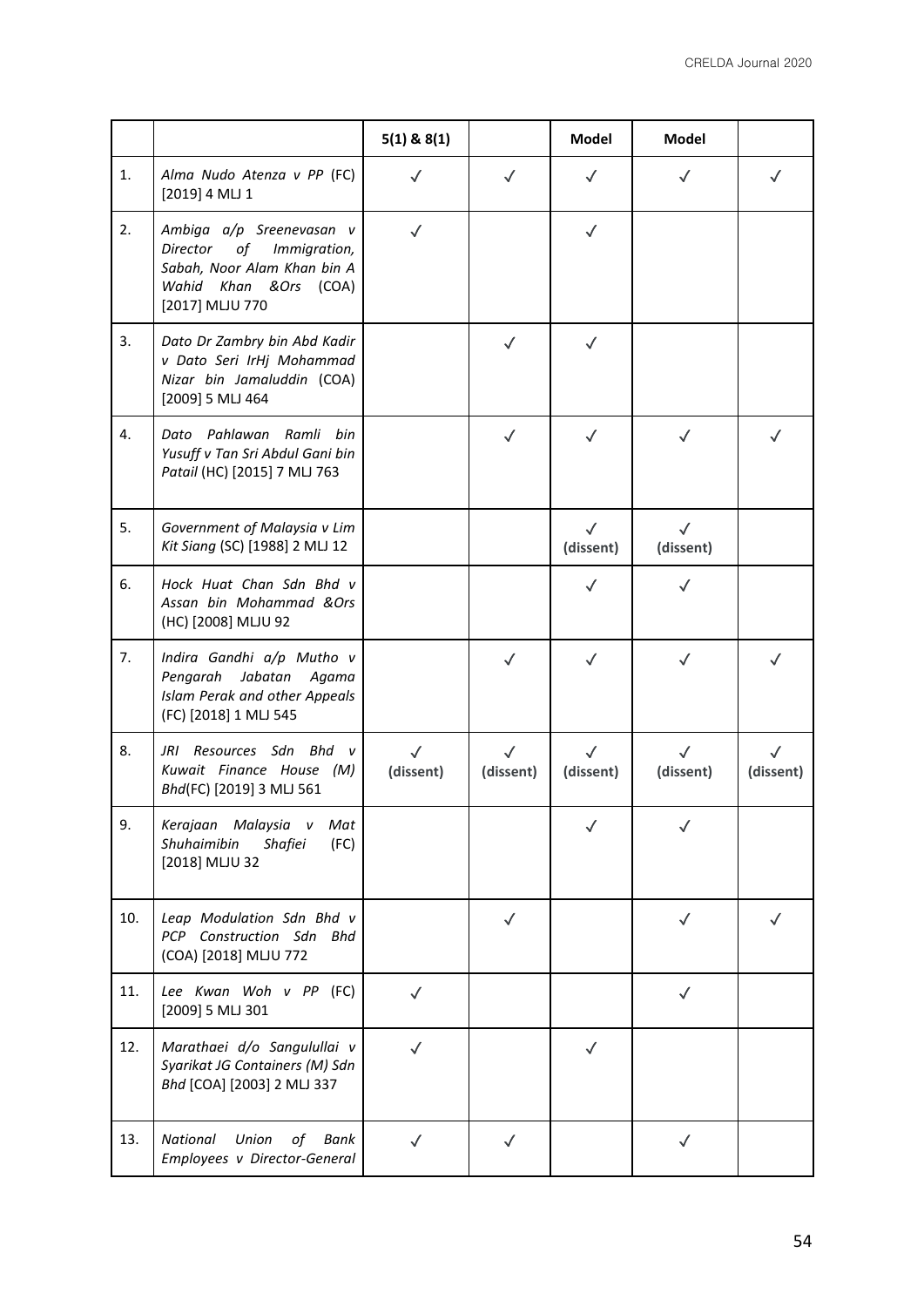|     | of Trade Union (COA) [2013]<br><b>MLJU 1567</b>                                                                                              |              |                           |              |                           |  |
|-----|----------------------------------------------------------------------------------------------------------------------------------------------|--------------|---------------------------|--------------|---------------------------|--|
| 14. | Nik Nazmi bin Nik Ahmad v PP<br>(COA) [2014] 4 MLJ 157                                                                                       |              | $\checkmark$              |              |                           |  |
| 15. | Nik Noorhafizi bin Nik Ibrahim<br>v PP (COA) [2013] 6 MLJ 660                                                                                | $\checkmark$ | $\checkmark$<br>(dissent) | $\checkmark$ | $\checkmark$<br>(dissent) |  |
| 16. | Pegawai Pengurus Pilihanraya<br>Dewan Undangan Negeri Bagi<br>Pilihan Raya Dun N.27 v Dr.<br>Streram a/l Sinnasamy (COA)<br>[2019] MLJU 1558 |              | $\checkmark$              |              |                           |  |
| 17. | Danaharta<br>Pengurusan<br>Nasional Berhad v Yong Wan<br>Hoi & Anor (HC) [2007] 6 MLJ<br>709                                                 | $\checkmark$ |                           | $\checkmark$ |                           |  |
| 18. | Rasiah<br>Sivarasa<br>$\mathbf{v}$<br>BadanPeguam Malaysia (FC)<br>[2010] 2 MLJ 333                                                          |              |                           |              |                           |  |
| 19. | Balakrishnan<br>Sugumar<br>$\mathbf{v}$<br>Pengarah Imigresen Negeri<br>Sabah (COA) [1998] 3 MLJ 289                                         |              |                           |              |                           |  |
| 20. | Tony Pua Kiam Wee v Gov of<br>Malaysia (FC) [2019] 12 MLJ 1                                                                                  |              | $\checkmark$              |              |                           |  |

# **Table B: Models applied according to the periodic intervals**

| <b>Periodic Interval</b>               | <b>Housed under</b><br>Articles 5(1) & 8(1) | <b>BSD</b> of the<br><b>MFC</b> | <b>Dicey</b><br><b>Tripartite</b><br>Model | Bingham's 8<br><b>Principles</b><br>Model | <b>Others</b> |
|----------------------------------------|---------------------------------------------|---------------------------------|--------------------------------------------|-------------------------------------------|---------------|
| Early Years<br>$(1988 - 2008)$         | 3                                           | 1                               | 5                                          | 4                                         |               |
| Middle Years<br>$(2009 - 2015)$        | 4                                           | 5                               | 5                                          | 4                                         |               |
| <b>Recent Years</b><br>$(2017 - 2019)$ | 3                                           | 6                               | 6                                          | 6                                         | 5             |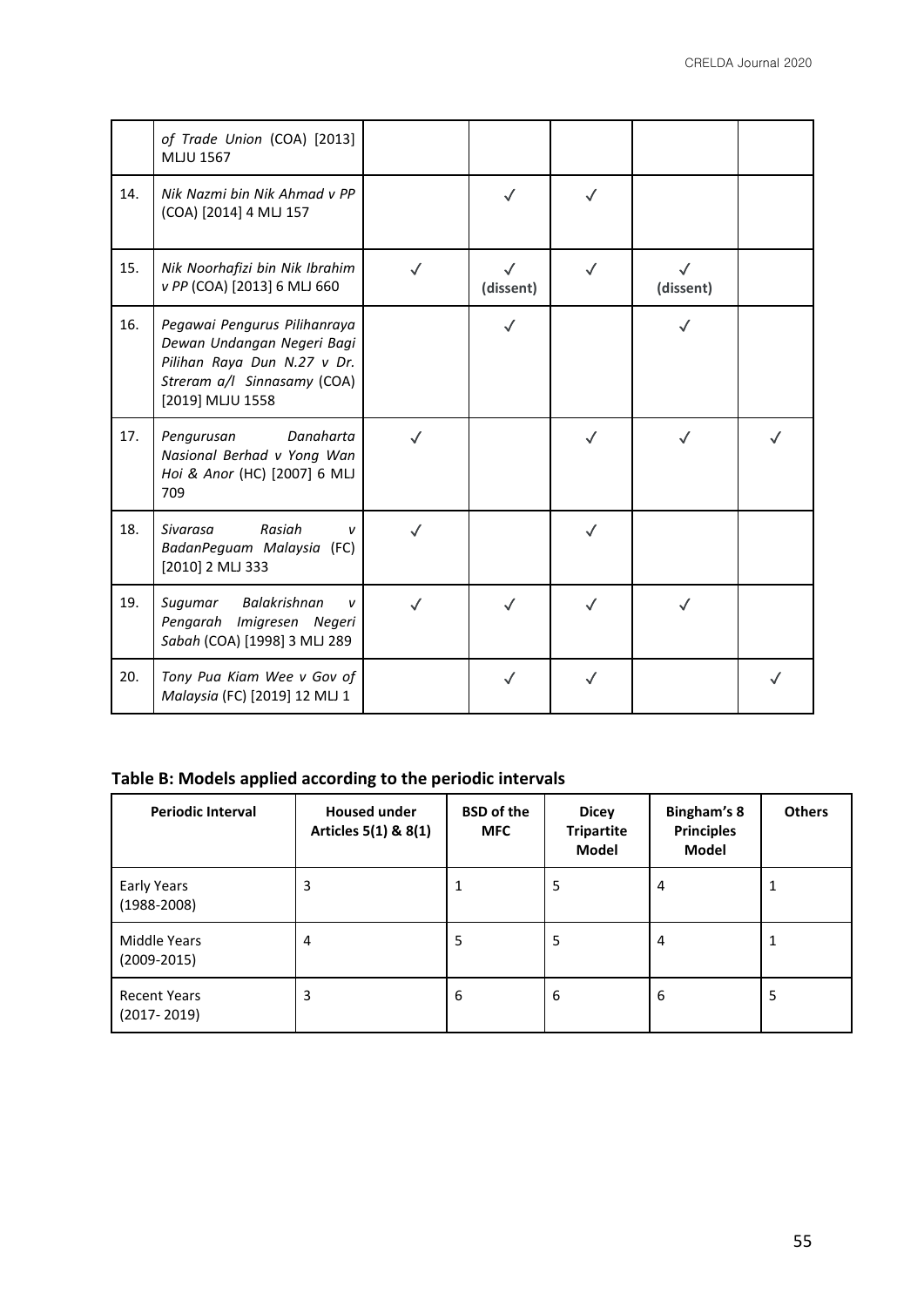CRELDA Journal 2020

# **5. Conclusion**

The Malaysian judiciary is required to interpret the principle of ROL in a precise manner so as to ensure the continuation of constitutionalism<sup>223</sup> in Malaysia as well as to maintain law and order for the greater good of society.<sup>224</sup> As adduced by the Federal Court of Malaysia,<sup>225</sup> constitutionalism facilitates the creation of a 'democratic political system by creating an orderly framework' premised upon the doctrine of ROL. Being the vanguard of the axiom of ROL, the judiciary holds a substantial role 'to outline what is generally meant by the ROL'.<sup>226</sup> With respect to such duty, the judges do direct themselves to the above-mentioned models to interpret the ROL of Malaysia having the Diceyan Tripartite Model as the first point of reference which is subsequently substantiated by other models.

A scrupulous examination provides an observation that a gradualist approach is taken by the judiciary to interpret the notion of ROL. Although the Diceyan view has been consistently perceived as the foundational principle of ROL, in the early years, the Malaysian courts encapsulated the axiom of ROL in the expression 'law', principally under Articles 5(1) and 8(1). A paradigm shift with respect to the essence of the concept of ROL is evident in recent years as instead of limiting the principle of ROL to the word 'law' in the Federal Constitution, today the stream of ROL flows throughout the Constitution by considering ROL as part of the basic structure of the Constitution. Out of the examined 20 cases, the first theme was observed in 10 cases, predominantly from the early and middle years whereas the second model has been applied in 12 different cases which 50% of them were decided in recent years.

The Diceyan view of ROL which asserts the notion as a safeguard that serves to counteract arbitrary exercise in the 'regime of exception'<sup>227</sup> has been further justified by implicitly incorporating Lord Bingham's 8 Principles of the ROL in interpreting the doctrine. In the 20cases discussed above, it is evident that the fourth model has been implicitly or expressly operationalised to interpret the ROL in 14 cases. This, in the view of the authors, can be perceived as the tool to construct the Malaysian road towards the thick perspective of the ROL. The meaning of the ROL under the Malaysian legal system has also been expanded by express references made to definitions of other legal commentators in recent years.

It is evident that only in 7 cases, express mention of unconventional sources have been made, chiefly, 5 instances of such reference has been made in recent years. The new wave of considering the fifth model paves the way for the court to interpret as well as enforce

<sup>223</sup> *Dato Dr Zambry bin Abd Kadir v Dato Seri Ir Hj Mohammad Nizar bin Jamaluddin* [2009] 5 MLJ 464.

<sup>&</sup>lt;sup>224</sup> Dato Pahlawan Ramli bin Yusuff v Tan Sri Abdul Gani bin Patail [2015] 7 MLJ 763.

<sup>&</sup>lt;sup>225</sup> Indira Gandhi a/p Mutho v Pengarah Jabatan Agama Islam Perak and other Appeals [2018] 1 MLJ 545. <sup>226</sup> *Alma Nudo Atenza* (n 59).

<sup>&</sup>lt;sup>227</sup> Tim Harper, *The End of Empire and the Making of Malaya* (Cambridge University Press 2011) 2.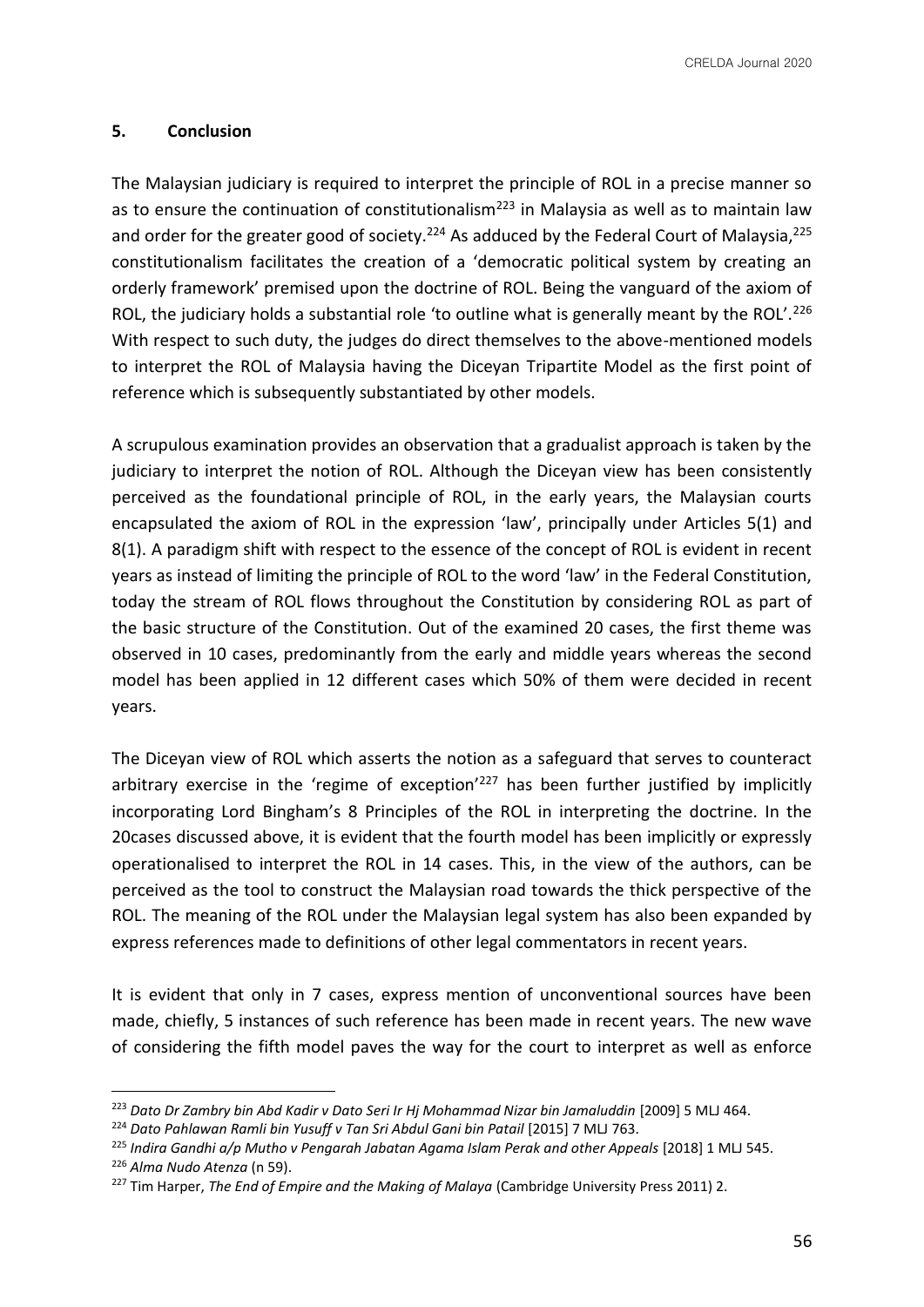constitutional provisions conferring rights with the fullness required to preserve ROL. In answering the prime question, it is apparent that Dicey's Tripartite Model is applied as the keystone of interpreting the notion of ROL with implicit integration of Lord Bingham's 8 Principles favouring more liberal judicial treatment of the concept of ROL in recent years.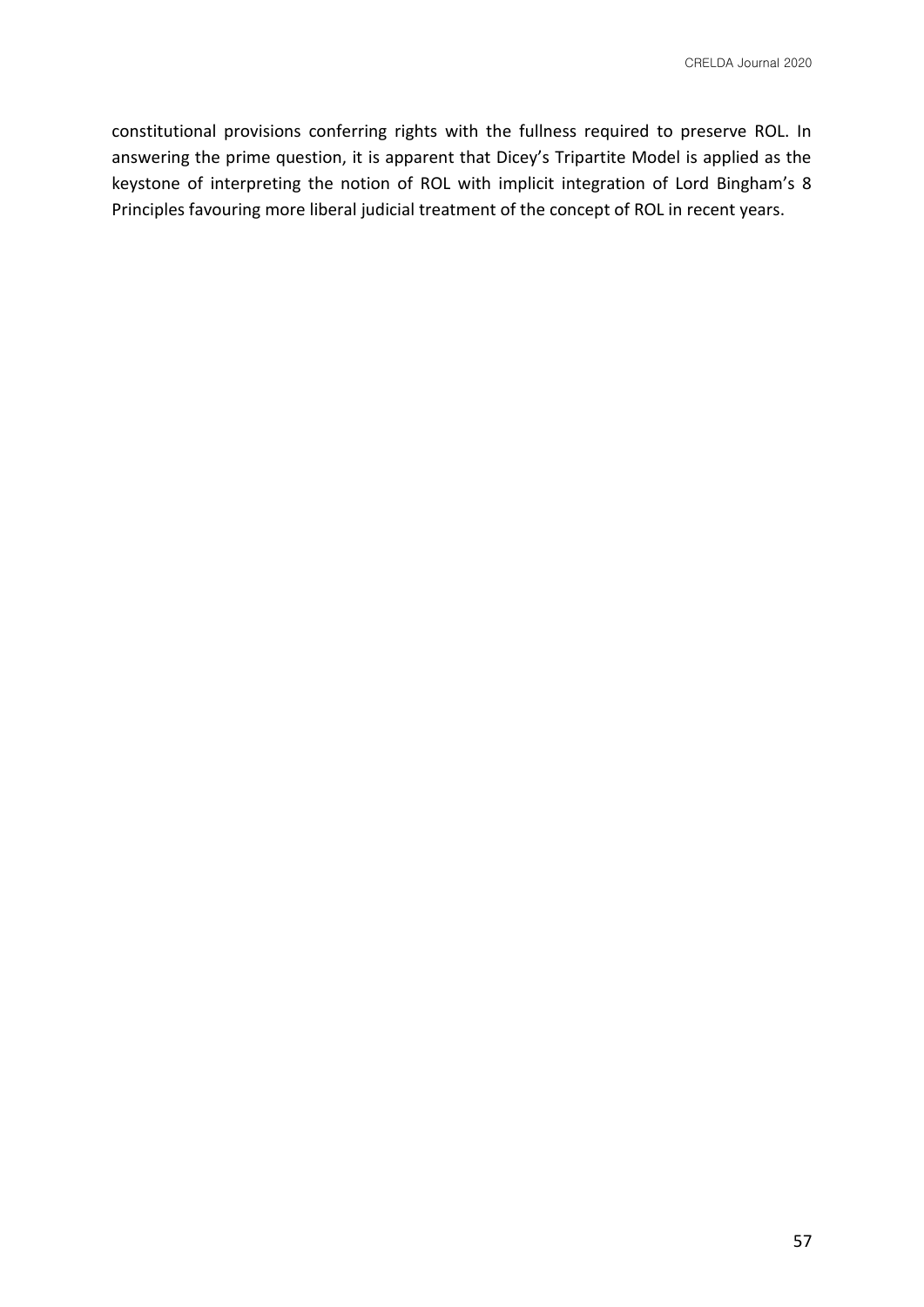# **References**

*Alma Nudo Atenza v PP* [2019] 4 MLJ 1.

Alvarez JE, 'International Organizations and the Rule of Law' (2016) 14 New Zealand Journal of Public and International Law 3.

*Ambiga a/p Sreenevasan v Director of Immigration, Sabah, Noor Alam Khan bin A Wahid Khan &Ors* [2017] MLJU 770.

*Amino Agos bin Suyub v Dr. Streram a/l Sinnasamy & Ors* [2019] MLJU 1558.

Anon, 'Breaking News! - Tun Dr. Mahathir Press Conference'(Berita Viral, 9 May 2018) <https://www.youtube.com/watch?v=ONfNj-5dbz8> accessed 26 March 2020.

Balasubramaniam RR, 'Hobbism and the Problem of Authoritarian Rule in Malaysia' (2012) 4 Hague Journal on the Rule of Law 211.

Barnett H, *Constitutional and Administrative Law* (12<sup>th</sup>edn, Routledge 2017).

Bingham T. *The Rule of Law* (Penguin 2011).

*Council of Civil Service Unions v Minister for the Civil Service* [1984] UKHL 9.

- *Dato Dr Zambry bin Abd Kadir v Dato Seri Ir Hj Mohammad Nizar bin Jamaluddin* [2009] 5 ML I 464.
- *Dato Pahlawan Ramli bin Yusuff v Tan Sri Abdul Gani bin Patail* [2015] 7 MLJ 763.

Dicey AV, *Introduction to the Study of the Law of the Constitution.* (Reprint, Liberty Classics 1982) .

- Faruqi SS, *Document of Destiny* (Star 2008).
- Faruqi SS, *Our Constitution* (Sweet & Maxwell 2019).

Federal Constitution of Malaysia.

Fuller L, *The Morality of Law* (Yale University Press 1964).

*Government of Malaysia v Lim Kit Siang* [1988] 2 MLJ 12.

Govers CC, 'The Rule of Law and Legal Pluralism in Malaysia' (2010)(Supp Ed)Religion, Law and Governance in South East Asia 90.

Harding A, *Law, Government and the Constitution in Malaysia* (Malayan Law Journal 1996).

Harper T, *The End of Empire and the Making of Malaya* (Cambridge University Press 2011).

*His Holiness Kesavananda Bharati Sripadagalvaru and Ors v State of Kerala and Anr* [1973] 4 SCC 225.

*Hock Huat Chan Sdn Bhd v Assan bin Mohammad & Ors* [2008] MLJU 92.

*Indira Gandhi a/p Mutho v Pengarah Jabatan Agama Islam Perak and other Appeals* [2018] 1 MLJ 545.

*Indira Nehru Gandhi v Shri Raj Narain & Anr* [1976] 2 SCR 347.

*JRI Resources SdnBhd v Kuwait Finance House (M) Bhd* [2019] 3 MLJ 561.

Keith KJ, 'The International Rule Of Law' (2015) 28 Leiden Journal of International Law 403.

*Kerajaan Malaysia v Mat Shuhaimibin Shafiei* [2018] MLJU 32.

Khong MY, 'The Rule of Law in Malaysia' (academia.au 2020) <https://www.academia.edu/10349791/The\_Rule\_of\_Law\_in\_Malaysia> accessed 26 March 2020.

*Leap Modulation Sdn Bhd v PCP Construction Sdn Bhd* [2018] MLJU 772.